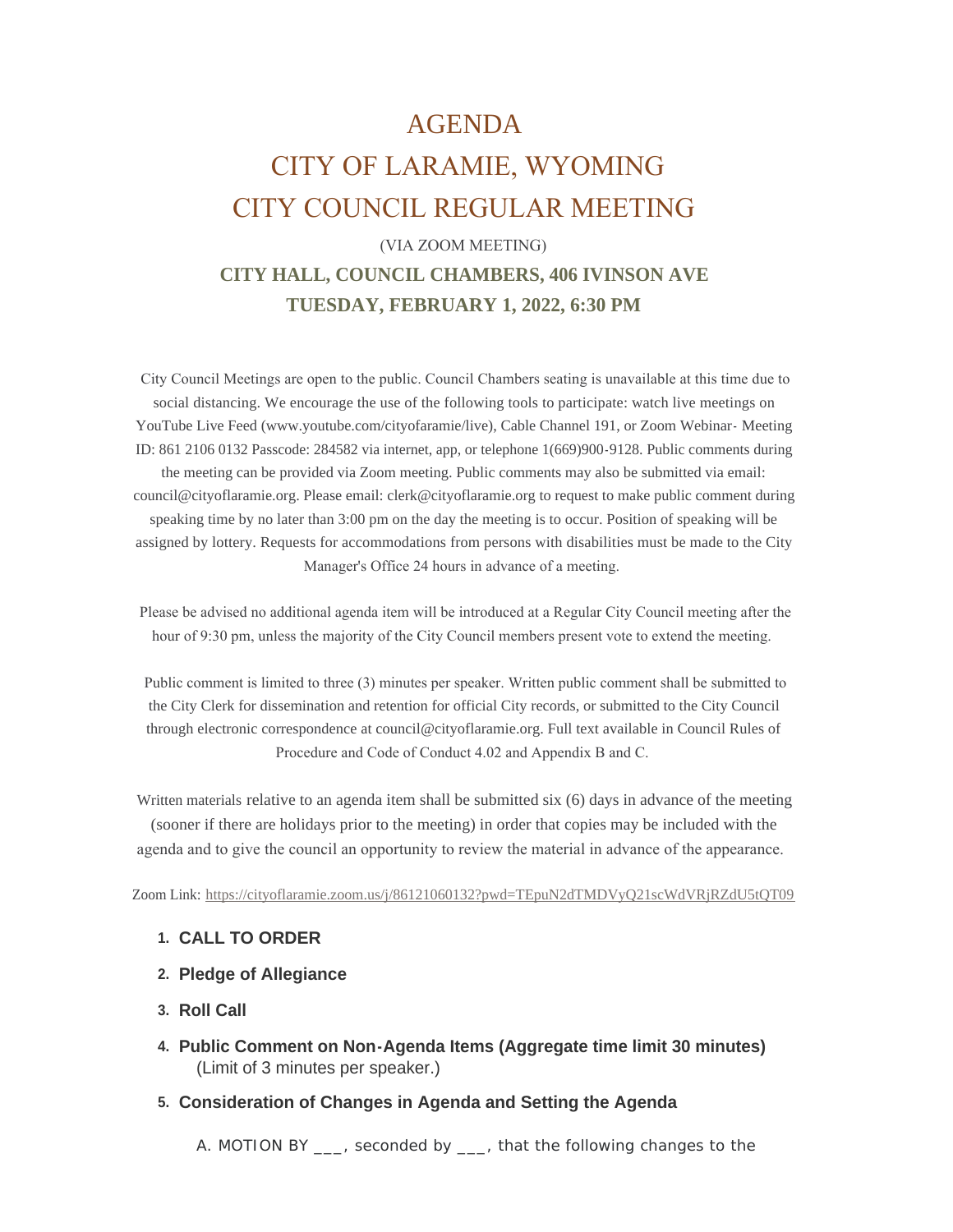Agenda be approved:

B. MOTION BY , seconded by , that the Agenda be set as submitted or changed.

#### **PROCLAMATIONS/PUBLIC HEARINGS/NOTIFICATIONS 6.**

#### **PROCLAMATIONS & PRESENTATIONS 6.A.**

#### **PUBLIC HEARING 6.B.**

**PUBLIC HEARING: Original Ordinance No. 2040, Amending Section 6.B.i. 2.20 of Laramie Municipal Code Related to Board of Health** 

Documents:

[PH OO2040 LMC 2.20 Board of Health 2-1-22 .pdf](https://cityoflaramie.org/AgendaCenter/ViewFile/Item/11738?fileID=15691)

#### **ANNOUNCEMENTS 6.C.**

#### **Disclosures by City Council Members 7.**

#### **Approval of Consent Agenda 8.**

Items listed on the Consent Agenda are considered to be routine and will be enacted by one motion in the form listed below. There will be no separate discussion of these items unless a Councilor so requests, in which case the item will be removed from the Consent Agenda and will be considered on the Regular Agenda.

MOTION BY \_\_\_\_, seconded by \_\_\_\_\_, that the Consent Agenda be approved and that each specific action on the Consent Agenda be approved as indicated.

#### **CONSENT AGENDA 9.**

#### **MINUTES: City Council Meeting Minutes from January 18, 2022 9.A. Action:**

that Council approve the Minutes of the following City Council meetings: the Special Meeting of January 11, 2022, and Regular Meeting and Public Hearings of January 18, 2022, and have them placed on file for public inspection.

#### **[Bartholomew, CC]**

Documents:

[Minutes 1-11-22.pdf](https://cityoflaramie.org/AgendaCenter/ViewFile/Item/11730?fileID=15686) [Minutes 1-18-22.pdf](https://cityoflaramie.org/AgendaCenter/ViewFile/Item/11730?fileID=15687) [PH Board of Health Bylaws 1-18-22.pdf](https://cityoflaramie.org/AgendaCenter/ViewFile/Item/11730?fileID=15688)

# **MINUTES: Minutes from the October 14, 2021 Monolith Ranch Advisory 9.B. Committee Meeting**

#### **Action:**

Move to acknowledge receipt of the Minutes from the Monolith Ranch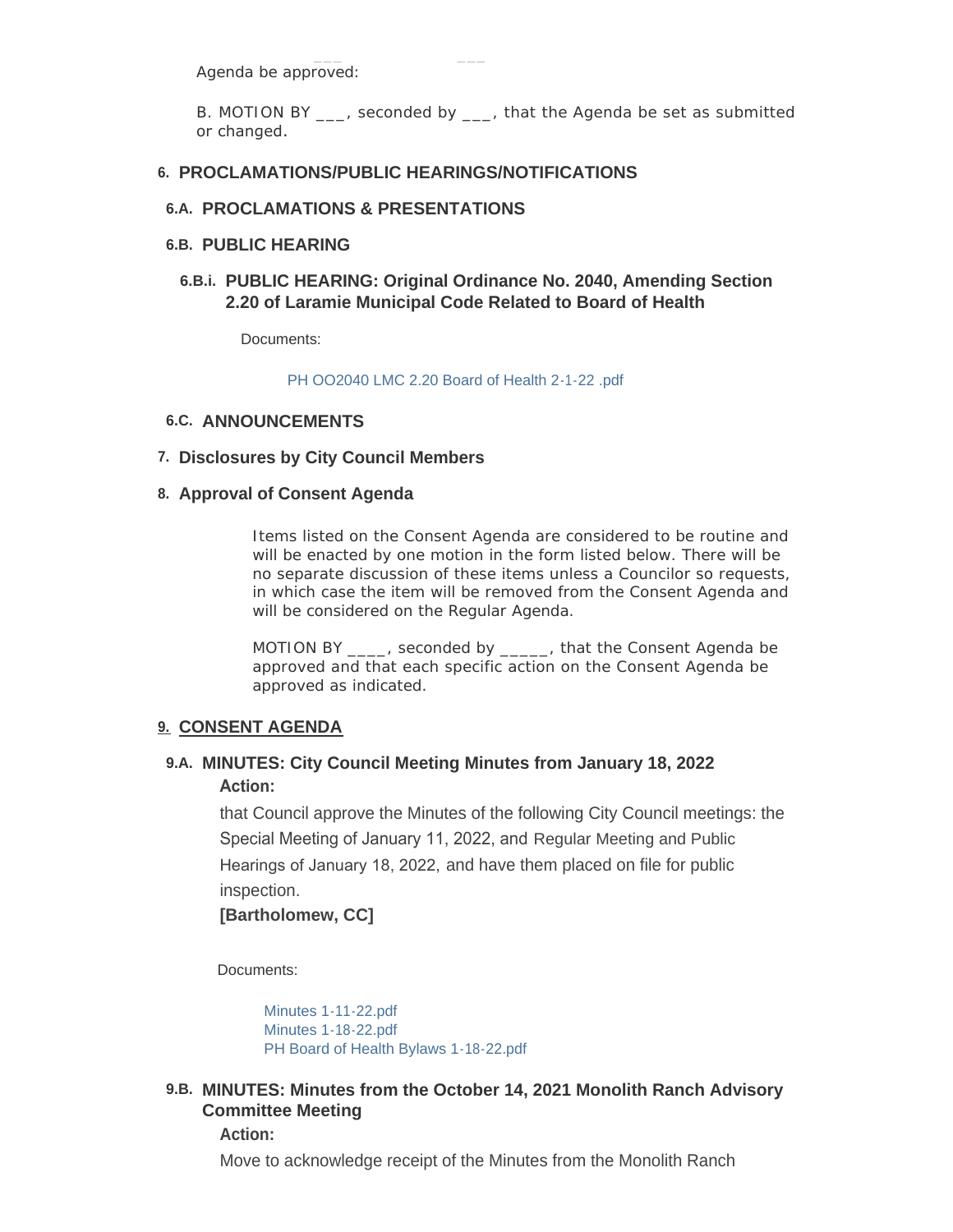Advisory Committee's October 14, 2021 Regular Meeting and place them on file for public inspection.

Move to acknowledge receipt of the Minutes from the Monolith Ranch

# **[Webb, PW]**

Documents:

[Cover Sheet 10.14.21 MRAC Minutes.pdf](https://cityoflaramie.org/AgendaCenter/ViewFile/Item/11743?fileID=15734) [RAC 10.14.2021 Minutes Combined.pdf](https://cityoflaramie.org/AgendaCenter/ViewFile/Item/11743?fileID=15735)

#### **CEMETERY DEEDS: Cemetery Deeds for January 16-31, 2022 9.C. Action:**

that the Cemetery Deeds for January 16-31, 2022 be accepted, and the Mayor and City Clerk be authorized to sign and have them recorded in the Office of the County Clerk.

**[Feezer, ACM]**

#### **VOUCHERS: January 2022 9.D.**

#### **Action:**

that the following Resolution be adopted: BE IT RESOLVED: that all vouchers approved by the Finance Committee be allowed, warrants drawn on proper City funds in payment thereof, and the vouchers be placed on file in the Treasurer's Office subject to public inspection; and that Council authorize payment for the month-end payroll, light and gas charges, telephone charges, employee travel, other employee reimbursements, pay advances, refunds for City services, recording fees, postage, lease purchase and bond payments, self-funded employee health insurance claims, miscellaneous insurance claims, Council-approved bid items, outside attorney fees, other consulting fees, before normal City Council approval on the first Tuesday of February. These expenditures are to be paid subject to audit by the City of Laramie Finance Department. **[Wade, ASD]**

# **BID AWARD: Award of Bid; Fire Department - Unit 42 Pickup Truck with 9.E. Trade-In**

#### **Action:**

I move to award the bid for Unit 42 Pickup Truck with Trade-In, to Laramie GM Auto Center, Laramie, WY, in the total amount of \$36,300.00 and authorize the Mayor and City Clerk to sign. **[Webb, PW]**

Documents:

[Cover Sheet Unit 42.pdf](https://cityoflaramie.org/AgendaCenter/ViewFile/Item/11742?fileID=15731) [Bid Recomendation Unit 42.pdf](https://cityoflaramie.org/AgendaCenter/ViewFile/Item/11742?fileID=15732) [unit 42 bid contract.pdf](https://cityoflaramie.org/AgendaCenter/ViewFile/Item/11742?fileID=15733)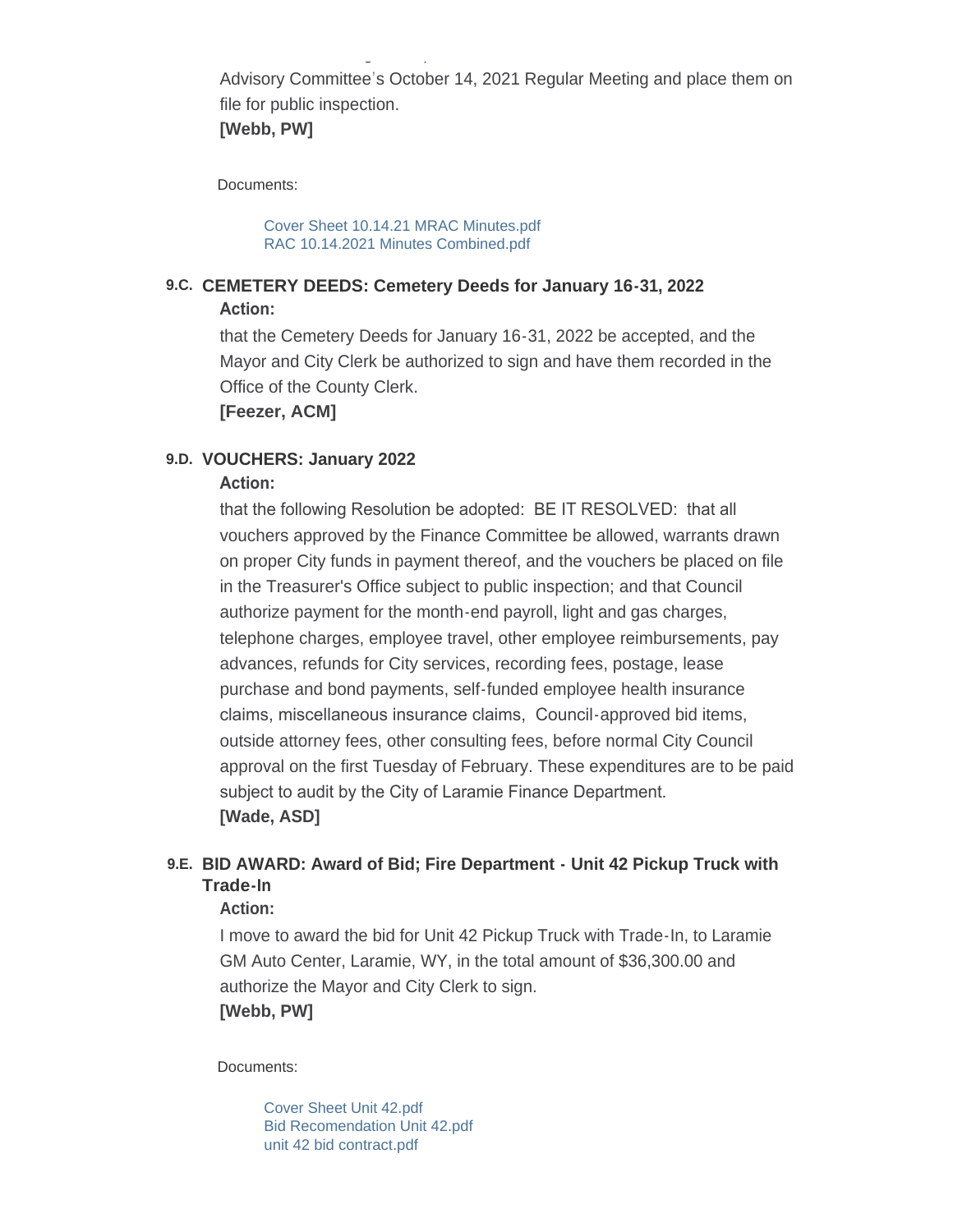# **AGREEMENT: Community Project Designation – Wyoming Community 9.F. Gas Distribution Checks**

#### **Action:**

To approve allocation for Wyoming Community Gas Distribution Checks to Laramie Interfaith for \$8,019.51, Laramie Downtown Clinic for \$8,019.51, and Laramie Soup Kitchen for \$8,019.51 based on the Finance Committee recommendation approved on January 15, 2022 and authorize the Mayor to sign.

**[Wade, ASD]**

Documents:

[Cover Sheet Wyoming Community Gas Distribution Checks.pdf](https://cityoflaramie.org/AgendaCenter/ViewFile/Item/11741?fileID=15850) [Wyoming Community Gas Memo.pdf](https://cityoflaramie.org/AgendaCenter/ViewFile/Item/11741?fileID=15728) [WY Community Gas Designation Form.pdf](https://cityoflaramie.org/AgendaCenter/ViewFile/Item/11741?fileID=15729)

# **CONTRACT: Consideration of Award of Contract Between the City of 9.G. Laramie, Wyoming and Great Western Recreation for the Removal, Design, Provision, and Installation of a 5 to 12-year-old Playground with Synthetic Turf Safety Surfacing at Kiowa Park.**

**Action:**

that Council approve the contract between the City of Laramie, Wyoming and Great Western Recreation for removal, design, provision, and installation of a 5 to 12-year-old playground with synthetic turf safety surfacing at Kiowa Park in an amount not to exceed \$84,534.96 and authorize the Mayor and Clerk to sign.

**[Hunter, Parks/Feezer, ACM]**

Documents:

[Council Cover sheet Kiowa Playground Contract.pdf](https://cityoflaramie.org/AgendaCenter/ViewFile/Item/11746?fileID=15741) [Contract Kiowa Playground Great Western.City of Laramie.pdf](https://cityoflaramie.org/AgendaCenter/ViewFile/Item/11746?fileID=15742)

# **RESOLUTION: Resolution 2022-12, Appointing One Member to Albany 9.H. County Tourism Joint Powers Board**

#### **Action:**

to approve Resolution 2022-12, to appoint one board member Sarah Brown Mathews for a remainder of a term expiring June 30, 2022 to the Albany County Tourism Joint Powers Board, and authorize the Mayor and Clerk to sign.

### **[Bartholomew, CC]**

Documents:

[Cover Sheet Reso 2022-12 Albany County Tourism Board 2-1-22.pdf](https://cityoflaramie.org/AgendaCenter/ViewFile/Item/11739?fileID=15842) [ACTB\\_Resolution Appointment Appt 2-1-22.pdf](https://cityoflaramie.org/AgendaCenter/ViewFile/Item/11739?fileID=15841)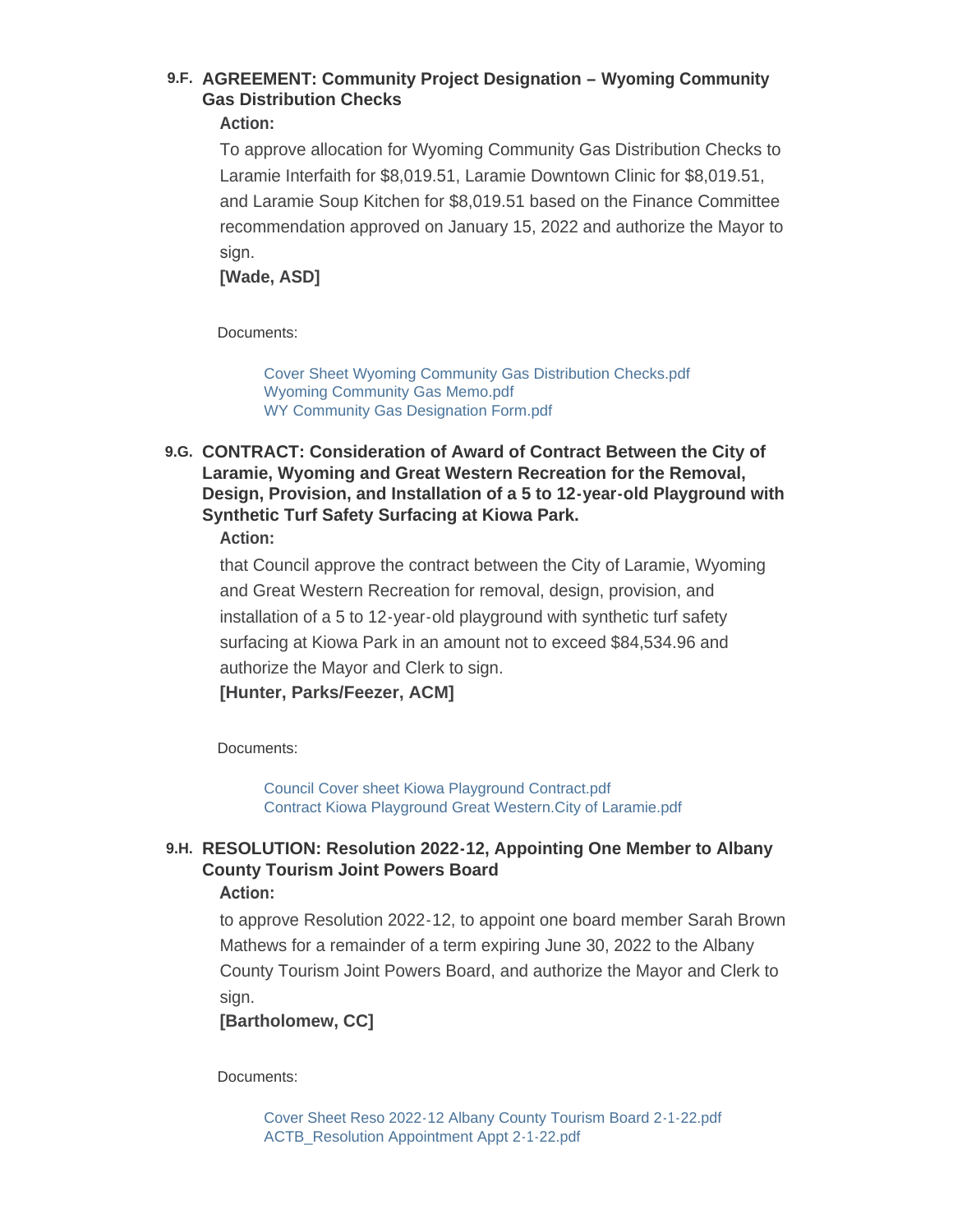#### **SCHEDULE MEETINGS: 9.I.**

that the following meeting be scheduled: a. March 8, 2022, 5:30 pm - WORK SESSION: Community Partner Presentations Joint with Albany County Board of Commissioners

#### **REGULAR AGENDA 10.**

**Award of Bid; Public Works Department – Solid Waste Division –Dual Arm 11. Automated Refuse Truck with Trade-In [Webb, PW]**

Documents:

[Cover Sheet Unit 678.pdf](https://cityoflaramie.org/AgendaCenter/ViewFile/Item/11744?fileID=15736) [Bid Tab 678.pdf](https://cityoflaramie.org/AgendaCenter/ViewFile/Item/11744?fileID=15737) [678 Bid Contract.pdf](https://cityoflaramie.org/AgendaCenter/ViewFile/Item/11744?fileID=15738)

**Award of Contract to Supply and Install Furniture for the City's Municipal 12. Operations Center [Webb, PW]**

Documents:

[Cover Sheet MOC FFE.pdf](https://cityoflaramie.org/AgendaCenter/ViewFile/Item/11749?fileID=15748) [FFE MOC contract Source.pdf](https://cityoflaramie.org/AgendaCenter/ViewFile/Item/11749?fileID=15749) [Source\\_Attachment A.pdf](https://cityoflaramie.org/AgendaCenter/ViewFile/Item/11749?fileID=15750)

**Resolution 2022-13, Designating Recreation Project Request Priorities to 13. the Albany County Recreation Board for Funding Consideration in Fiscal Year 2023. [Feezer, ACM]**

Documents:

[Resolution 2022.13 ACRB Cover Sheet.pdf](https://cityoflaramie.org/AgendaCenter/ViewFile/Item/11747?fileID=15743) [ACRB Resolution 2022.13.pdf](https://cityoflaramie.org/AgendaCenter/ViewFile/Item/11747?fileID=15744) [ACRB Project Requests FY23 Summary.1.14.22.pdf](https://cityoflaramie.org/AgendaCenter/ViewFile/Item/11747?fileID=15745)

**Original Ordinance No. 2040, Amending Section 2.20 of Laramie Municipal 14. Code Related to Board of Health** 

Second Reading. (Introduced by Cumbie) **[Feezer, ACM; Bartholomew, CC]**

Documents:

[Cover Sheet OO2040 LMC 2.20 Board of Health 2-1-22.pdf](https://cityoflaramie.org/AgendaCenter/ViewFile/Item/11740?fileID=15692) [OO2040 LMC 2.20 Board of Health 1-18-22.pdf](https://cityoflaramie.org/AgendaCenter/ViewFile/Item/11740?fileID=15693) [Attachment A 2021 BOH Rules and Regulations-Bylaws.pdf](https://cityoflaramie.org/AgendaCenter/ViewFile/Item/11740?fileID=15694)

15. Original Ordinance No. 2041, Amending LMC Chapter 10.32 - Bicycles to **Update Language to Reflect Current Device Uses.**

First Reading and Introduction.